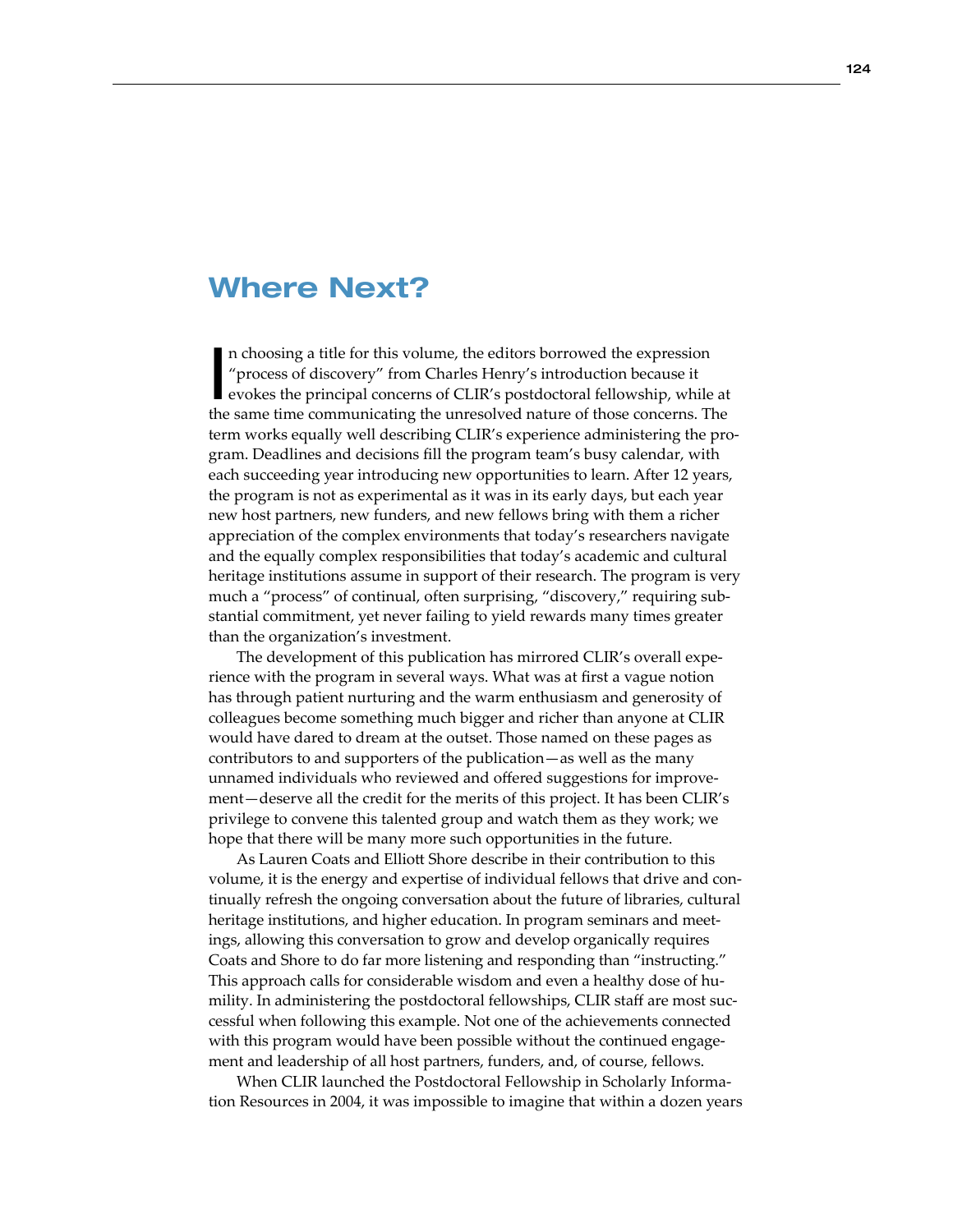the program would mature into one of the organization's flagship initiatives with widespread benefits that speak to the heart of CLIR's mission. Over the fellowship's history, the recipients have made substantial contributions to CLIR's publications and most of the organization's other programs, including Cataloging Hidden Special Collections and Archives, the Mellon Fellowships for Dissertation Research in Original Sources, the Digital Library Federation (DLF) program, and the DLF E-Research Network. Fellows have offered their perspectives in strategic meetings, designed and executed important assessment projects, and represented CLIR at numerous professional and scholarly conferences. Some have continued their leadership training with CLIR and EDUCAUSE within the Leading Change Institute. In recent years, some have even supervised new CLIR postdoctoral fellows.

So where next? Now that CLIR's community of "new kinds of scholarly information professionals" is no longer all that "new," now that the "digital" in "digital scholarship" is more or less understood, and now that "alt-ac" no longer seems especially "alt," what should be CLIR's priorities for the postdoctoral fellowship? Academic libraries, and the academy, will continue to evolve in tandem with rapidly changing research, teaching, and collecting methods, and many academic and professional networks are working to support these transformations. CLIR will seek more opportunities to engage its network of fellows in these national and international conversations. Some meaningful engagement has happened organically—recent fellows' contributions to the Research Data Alliance make up one example—but CLIR can do more as an organization to support the continued professional growth of current and former fellows by helping them find and pursue opportunities offered by other organizations. As part of a strategy for engaging former fellows in ongoing work of national significance, CLIR has discussed building from the fellows' ranks a formal network of expertise that could be made available to academic and cultural institutions seeking short-term professional help with expanding collections, systems, and services.

The program's recent emphasis on research data curation, made possible with funding from the Alfred P. Sloan and Andrew W. Mellon foundations, has brought to the surface the possibility of engaging multiple fellows to work at multiple locations on issues that transcend institutional boundaries. In 2015, CLIR is welcoming the fourth set of Fellows in Data Curation for the Sciences and Social Sciences and a third set of data curators in the humanities. By cultivating meaningful, mutually supportive relationships among these fellows, CLIR aspires to cultivate stronger ties and a beneficial interdependence among host institutions that has the potential to last well beyond a fellowship term. It is still too early to judge whether these efforts have been successful, but given the urgent financial problems now facing institutions of higher education, the model of the fellowship may be one low-risk, moderatecost strategy that could help.

Finally, CLIR might offer advice to other organizations seeking to establish similar kinds of professional transition programs that could enrich the talent pool available to educational and cultural institutions. CLIR's focus on bringing recent PhDs to libraries has been an important part of the success of its fellowships, but post-master's programs, postdoctoral programs targeting a broader range of post-PhD careers—as Meridith Beck Sayre, Marta Brunner, Brian Croxall, and Emily McGinn suggest at the conclusion of their essay